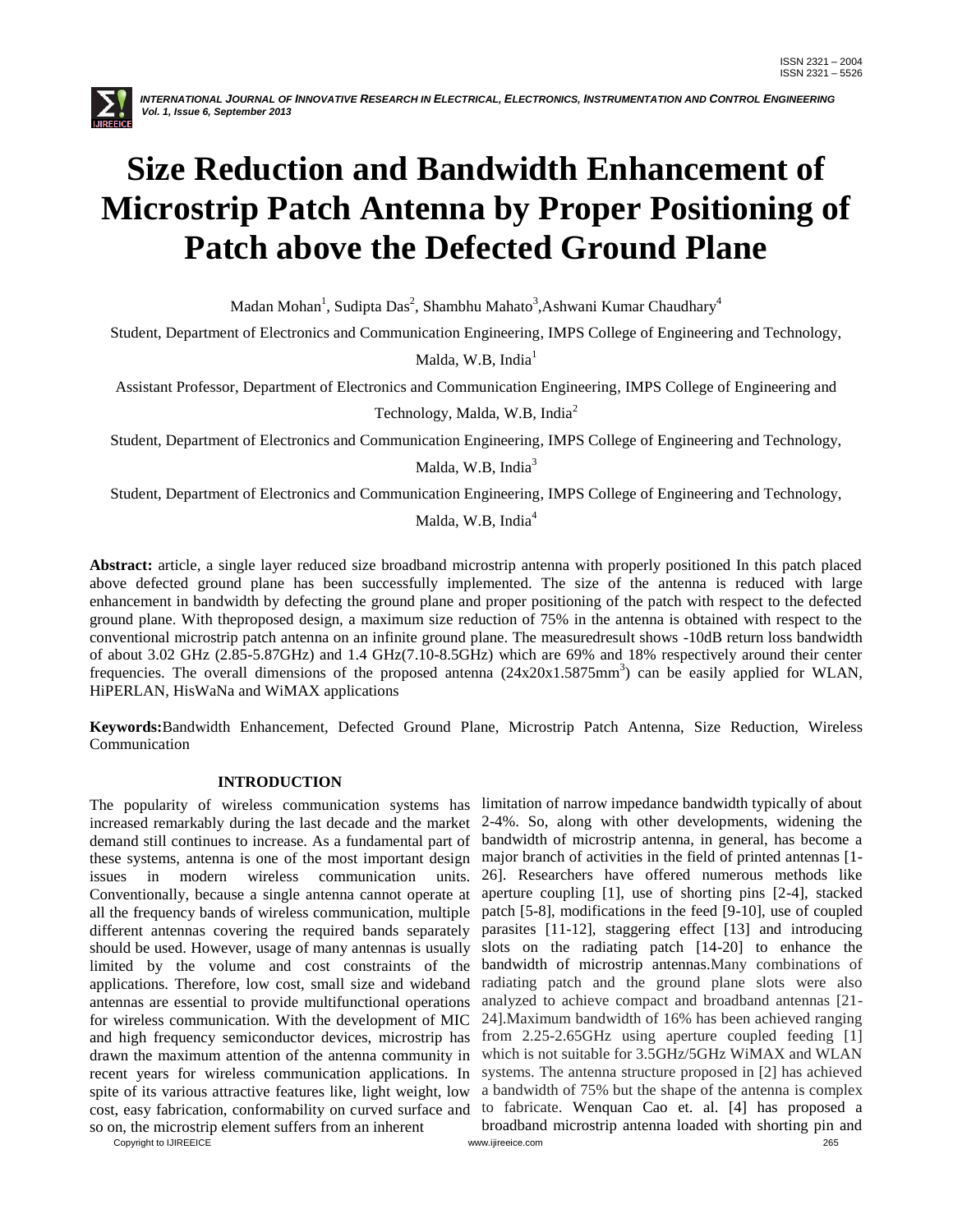

in [10] has achieved bandwidth of only 11% which not sufficient to cover the bandwidth requirement of modern wireless communication systems. Recently K.Mandal et.al.,[13] has increased the bandwidth of microstrip antenna up to 27% using staggered effect but the size of the antenna is a major problem. The frequency reconfigurable U slot microstrip antenna proposed in [15] has achieved bandwidth of 750MHz ranging from 2.6-3.35GHz but the antenna is not (5.15-5.25 GHz) wireless application bands. suitable for high speed 5GHz WLAN band. The snowflake fractal antenna [16] provides a bandwidth of 49% with a antenna proposed in [17] achieves a size reduction of 50% and bandwidth of 53%. The microstrip line fed microstrip antenna proposed in [19] has increased the bandwidth upto 25% but the large size  $(40\times60\times1.6$ mm<sup>3</sup>) of the antenna is still a major problem. The CPW fed monopole antenna [20] has low gain (2.0-3.8dBi) at the operating bands and also large dimension( $32 \times 51.5$ mm<sup>2</sup>).Some microstrip antennas with simple radiating patch and slotted ground plane were broadband performance. It was reported by Kuo and Wong [21] that by embedding three meandering slots in the ground plane of the rectangular microstrip patch antenna, the size of the antenna can be reduced by 56% but the narrow bandwidth is a major problem. The microstrip antenna proposed in [22] has increased the operating bandwidth upto 50% by embedding two parallel open end slots on the ground plane. The microstrip line fed rectangular microstrip S.Sarkaret al., [24] proposed an antenna using optimized single slotted ground plane which provides 90% size reduction with only 12.8% BW which radiates in a single bandwidth of about 9% of the center frequency. Recently achieves an impedance bandwidth of 59.7%. In this paper, compact and broadband operation. The dual broad impedance bandwidth is achieved without any modifications in the radiating patch and without application of thick substrate. The novelty of our work is that extreme size reduction and wide impedance bandwidth is achieved only respect to the defected ground plane. This work clearly centre of the ground plane. The optimum result for antenna

9.5% bandwidth at 2GHz has been achieved. The microstrip represents a new design technique to improve the bandwidth antenna proposed in [7] provides bandwidth of 47% but it of microstrip patch antenna by shifting the position of uses thick substrate. Stacked notch rectangular microstrip radiating patch above the defected ground plane. With the antenna proposed in [8] provides bandwidth of only proposed design, dual broad bandwidth of 3.02 GHz and 23.6%.The L probe feed microstrip patch antenna proposed 1.40 GHz which are 69% and 18% around their center frequencies are achieved and a reduction of 75% in antenna size is also achieved. The overall size  $(24x20x1.5875mm^3)$ of the proposed antenna3 is much smaller in comparison with the previously reported antenna structures. The proposed antenna is suitable for IEEE802.11.a (5.15- 5.35GHz, 5.725-5.825GHz), WiMAX (3.3-3.7GHz, 5.25- 5.85GHz), HiperLAN2 (5.47-5.725 GHz) and HiSWaNa

### **ANTENNA DESIGN**

reduction of 70% in the size of the antenna. The small patch The Width (W) and Length (L) of Antenna1 is calculated also proposed by researchers [21-24] to provide compact located at W/2 and L/3. Figure 2 shows the configuration of antenna with open end meandering slots in the ground plane 4.43GHz is shown in figure4.The current distribution of the for compact broadband operation has been reported in radiating patch is shown in figure 4 (a) and current [23].The bandwidth obtained in that article was 0.43GHz i.e. distribution at ground plane is shown in figure4 (b). 40% with 82.9% reduction in antenna size. Recently Depending on the shape and dimensions of the defect, the frequency. Yikai Chen et al.,[25] proposed an antenna with figure4,it is clear that surface current density is more strong M.A.Martin et.al.,[26] has reported a new design of a U-slot varies the resonant frequency of the antenna. The bandwidth microstrip antenna with an E shaped stacked patch that enhancement process is realized by obtaining more than one we have proposed a single layer coaxially fed microstrip the resonant behavior of defected ground structure (DGS), it patch antenna with defected ground plane for extreme may be compared with the LC parallel resonator that means by defecting the ground plane with an open ended T shaped frequency. For both antenna2 and antenna3, the centre of the slot and proper positioning of the radiating patch with radiating patch is placed 2mm upward with respect to the from Conventional equations [27].The length and Width of the Conventional Rectangular microstrip patch antenna operating at frequency 5.5GHz are 12mm and 16mm respectively with substrate thickness h=1.5875mm and dielectric constant  $\varepsilon_r$ =4.4(FR-4). Figure1 shows the structure of the conventional microstrip antenna with L=12mm and W=16mm on an infinite ground plane (3 to 4 times of the size of the patch). Coaxial probe-feed (radius=0.5mm) is antenna2 designed with a finite non defected ground plane with properly positioned patch.Figure3 shows the configuration of antenna 3 designed with properly positioned patch above the finite defected ground plane. For proposed antenna structure3 broad operating bandwidth is achieved when the defected ground plane is realized by etching off a simple open ended T shape (defect) from the ground plane. The surface current distribution of the proposed antenna3 at shielded current distribution in the ground plane is disturbed, resulting in a controlled excitation and propagation of the electromagnetic waves through the substrate layer and from around the slots which creates extra resonance path and resonant frequency that radiates under -10dB level. Due to the equivalent circuit of DGS consists of an inductance and capacitance in parallel. For the proposed antenna structure, due to the defected ground plane, the equivalent inductive part increases and produces equivalently a high effective dielectric constant, thereby decreasing the resonant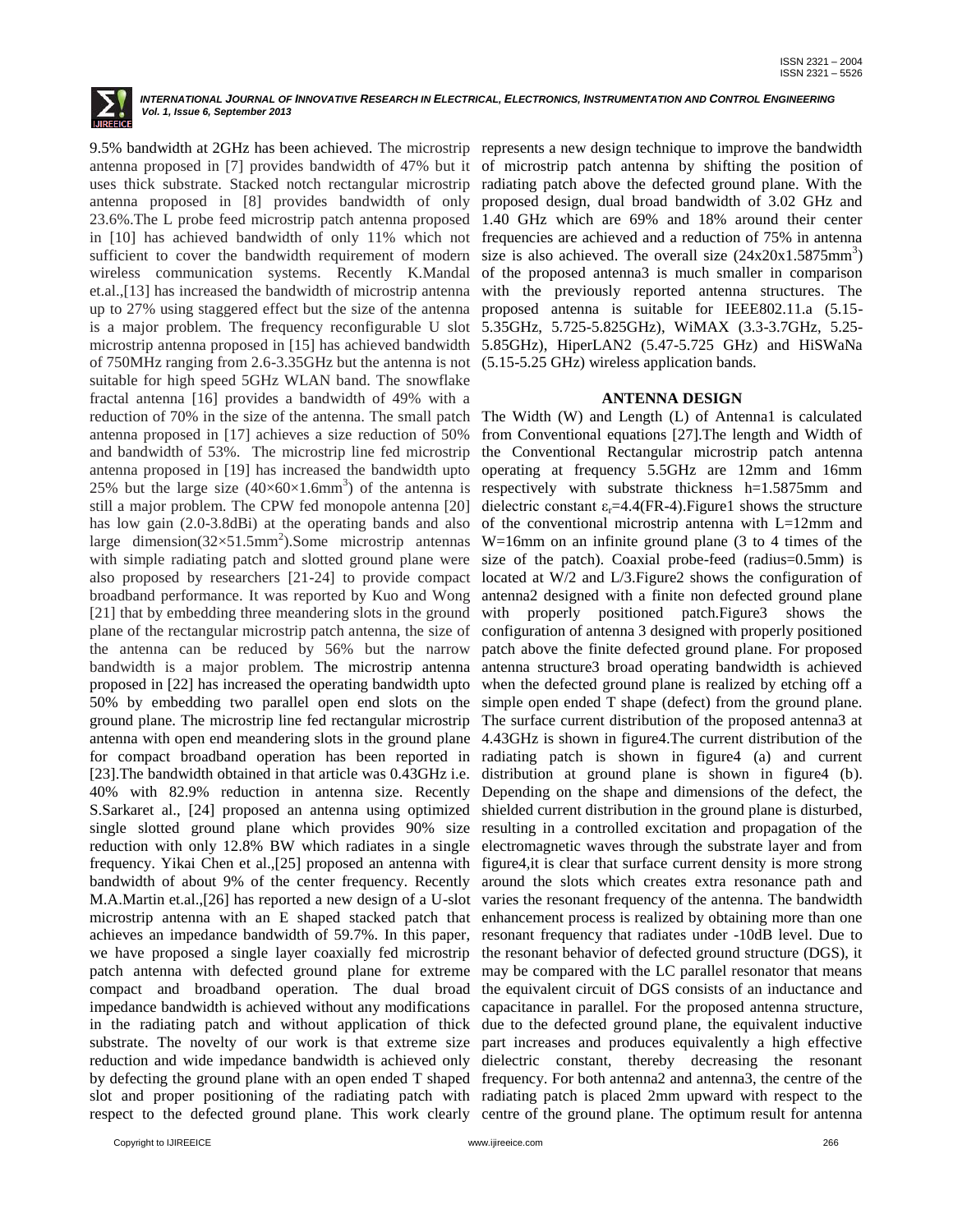

structure3 is achieved for a particular location of the feed point (X=5mm, Y=9mm considering the centre as the origin). Alteration of location of the feed point results in narrower 10dB bandwidth and less sharp resonances at the respective frequencies. All the three antennas are designed on a FR-4 substrate with dimension 50mm×50mm. The ground plane size was optimized to achieve broad impedance bandwidth. The optimum result is achieved for ground plane of width  $W_g=24$ mm and Length  $L_g=20$ mm.To achieve wideband operation, all the parameters such as dimension of the ground plane, length and width of the slot, position of the slot on the ground plane, position of patch above the ground plane, position of the feed point were optimized using a parametric study by using IE3D [28], a full-wave commercial EM software capable of simulating finite substrate and a finite ground structure and the prototype of the proposed antenna with optimal geometrical parameters was constructed and measured.

The optimal dimensions of the proposed antenna3 are given in Table1



Figure1: Configuration of Antenna1 (Conventional antenna)  $Lg=20$ mm



Figure2: Configuration of Antenna2 with properly positioned patch placed above finite non defected ground plane



Figure3: Configuration of Proposed Antenna3 with properly positioned patch placed above finite defected ground plane

| Table1 Final optimal dimensions of proposed antenna3 |  |
|------------------------------------------------------|--|
|------------------------------------------------------|--|

| Parameter | Value(mm) | Parameter | Value(mm) |
|-----------|-----------|-----------|-----------|
| Wg        | 24        | Lg3       | 7.5       |
| Lg        | 20        | Lg4       |           |
| Wp        | 16        | Lg5       | 2.25      |
| Lp        | 12        | Lg6       | 4.5       |
| Lg1       | 7.5       | Lg7       | 2.25      |
| Lg2       |           | Lg8       | 2.7       |





Figure4(a) Figure4 (b) Figure4: Surface current distribution at 4.43GHz (a) Top View (patch) (b) Bottom View (ground plane)

# **PARAMETRIC STUDY**

To take insight into the physical behavior of the proposed antenna, the impact of varying the design parameters on the antenna return loss versus frequency is studied.Figure5 shows the return loss curves for different shifted positions of the radiating patch above the defected ground plane. As shown in figure 5 by shifting the centre of the patch 2 mm upward with respect to the centre of defected ground plane, the operating bandwidth is enhanced with significantly large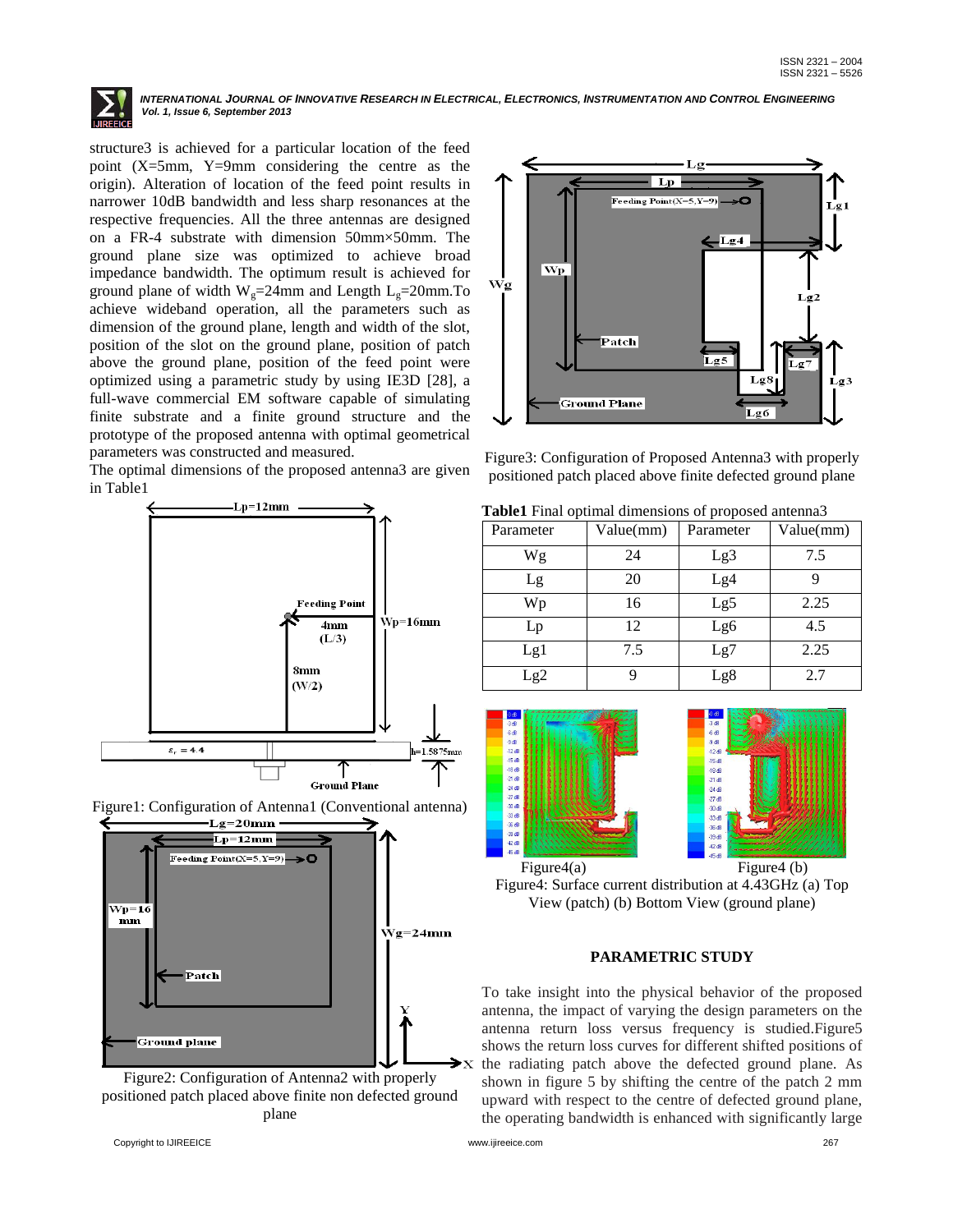improvement at the upper bands. The effect of probe feeding location of the patch on the variations of bandwidth and return loss is also investigated and it is shown in figures6-7.The optimum result in terms of both improvement of bandwidth and return loss is achieved when the probe is fed at  $X=5, Y=9.5$ , considering centre as the origin. Alteration of location of the feeding points result in narrower 10 dB bandwidth and less sharp resonances. The impact of varying the design parameter Lg2 on the return loss of the antenna is demonstrated in figure8.It is clear from figure8 that with increasing Lg2, the bandwidth of the lower band increases and a new resonance mode is produced at the upper band. The optimum bandwidth in both lower band and upper band is achieved when Lg2 is chosen as 9mm. The effect of varying the design parameter Lg4 is depicted in figure9.From the figure it is clear that the bandwidth of the antenna depends upon the design parameter Lg4.The bandwidth of the antenna increases with increasing value of Lg4.The optimum bandwidth is achieved when Lg4 is 9mm. By increasing both the design parameters Lg2 and Lg4, the bandwidth of the antenna is remarkably enhanced at the upper band. The impact of design parameter Lg6 is depicted in figure10.The bandwidth improvement is nearly equal for all the values of Lg6:3.5mm, 4.5mm, 5.5mm but maximum return loss is achieved when Lg6 is chosen as 4.5mm.Figure11demonstrates the impact of varying design parameter Lg8 on the performance of the proposed antenna. When the design parameter Lg8 of the slot is 1.7mm, the return loss of the antenna much better than other values of Lg8 but the achieved bandwidth is (2.8GHz-5.1GHz) which is not covering the upper band WiMAX (5.25-5.85GHz) and HiperLAN2 (5.47-5.725GHz) band but when Lg8 is chosen as 2.7 mm the achieved bandwidth is 2.81-5.87GHz and it covers the bandwidth requirement of upper band WiMAX and HiperLAN2 band.



Figure5: Simulated return loss as a function of position of the patch above the defected ground plane











Figure9: Simulated return loss as a function of Lg4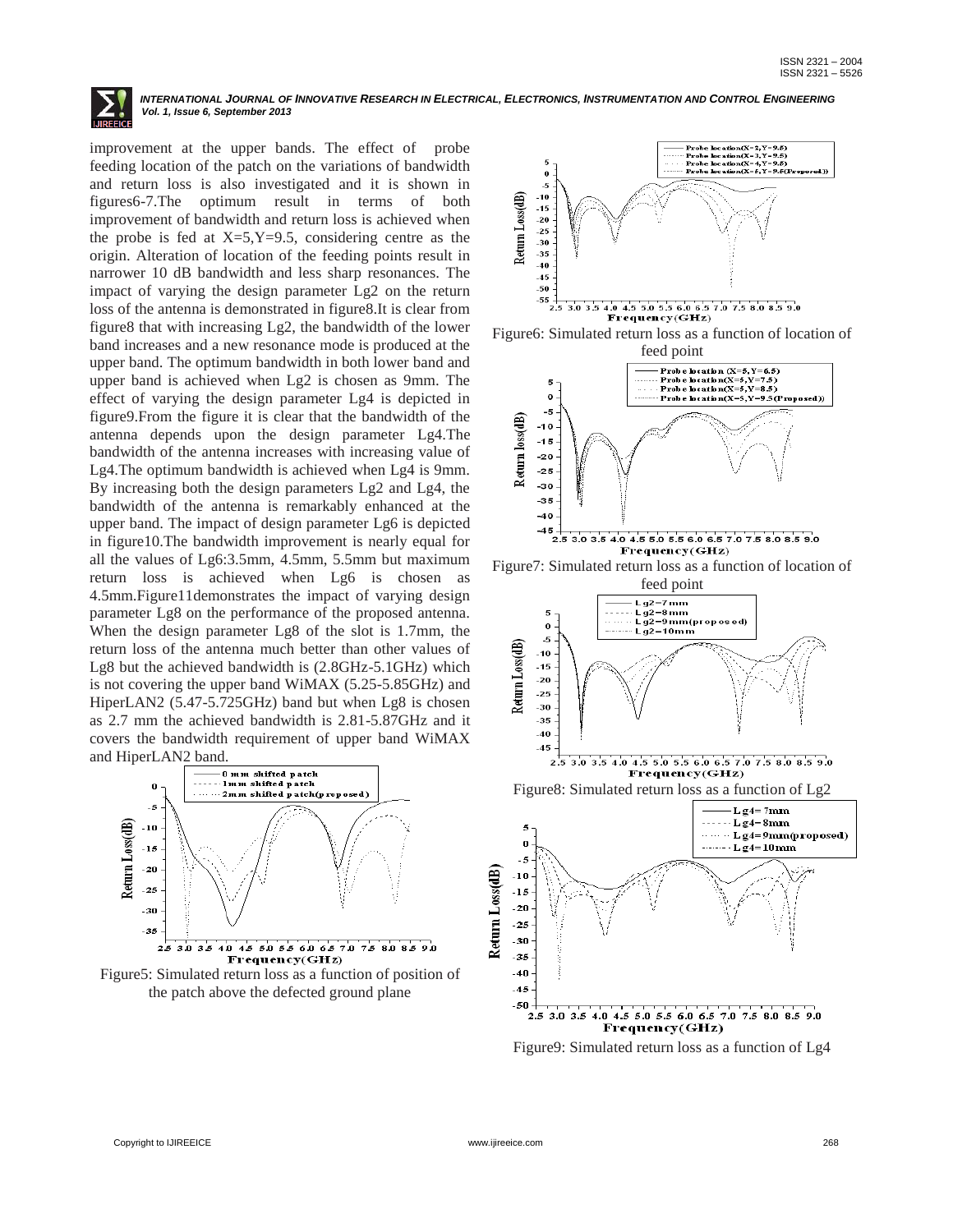



Figure10: Simulated return loss as a function of Lg6



Figure11: Simulated return loss as a function of Lg8

## **RESULTS AND DISCUSSION**

The proposed antenna structures are simulated using Method of Moment based IE3D software. The return loss of the fabricated antenna structures are measured using Agilent vector network analyzer E5071B. The agreement between the simulated and measured data is reasonably good. The slight discrepancy between the measured and simulated results is due to the effect of substrate parameter (thickness), improper soldering of SMA connector or fabrication tolerance. Figure12 shows the simulated and measured return loss versus frequency of the conventional rectangular microstrip patch antenna (antenna1). Both the simulated and measured value shows that the obtained resonant frequency in both simulation and measurement is 5.45GHz.The simulated return loss is -35dB and measured return loss is - 20dB for 5.45GHz.Figure 13 shows the simulated and measured return loss versus frequency of antenna2 which is designed with a properly positioned patch placed above finite non defected ground plane. The simulated result shows that the antenna resonates at a frequency of 8.04GHz with - 21dB return loss. The simulated result of antenna2 is verified with the measured value of the fabricated antenna structure.The measured result shows that the antenna resonates at 6.97GHz with return loss -18.5dB.The plot of return loss versus resonant frequency of the proposed

antenna3 with properly positioned patch above the defected ground plane is shown in figure14.The simulated result shows that with the defection in the ground plane, there exists dual band of broad bandwidth. A -10dB bandwidth of 2.51GHz is obtained from 2.81 to 5.32GHz. Another wide operating bandwidth of 1.98 GHz is obtained from6.47 to8.45GHz. The measured result also shows that there exits dual band of wide operating impedance bandwidth. A -10dB bandwidth of 3.02 GHz is obtained from 2.85 to 5.87GHz which is 69% bandwidth around the center frequency of 4.36GHz. Minimum return loss obtained in the same frequency range is about-23.8dB at4.43GHz.Another wide operating bandwidth of 1.40 GHz is obtained from7.10 to8.5GHz, which is 18% bandwidth around the center frequency of 7.80 GHz. In the same frequency range, minimum return loss of -13dB is obtained at7.31GHz. The Simulated and measured E-plane radiation patterns of the proposed antennas at different resonant frequencies are shown in figures15-17.From the radiation patterns it can be observed that there is a stable response throughout different frequency bands. The measured 3dB beam width of conventional antenna (antenna1) at resonant frequency 5.45GHz is about  $64^0$ . For proposed antenna3 the measured 3dB beam width is about  $70^{\circ}$ at resonant frequency 4.43GHz and  $73^0$  at 7.31GHz. The measured peak gain of the proposed antenna3 is about 4.5dBi at 5.56GHz.



Copyright to IJIREEICE [www.ijireeice.com](http://www.ijireeice.com/) 269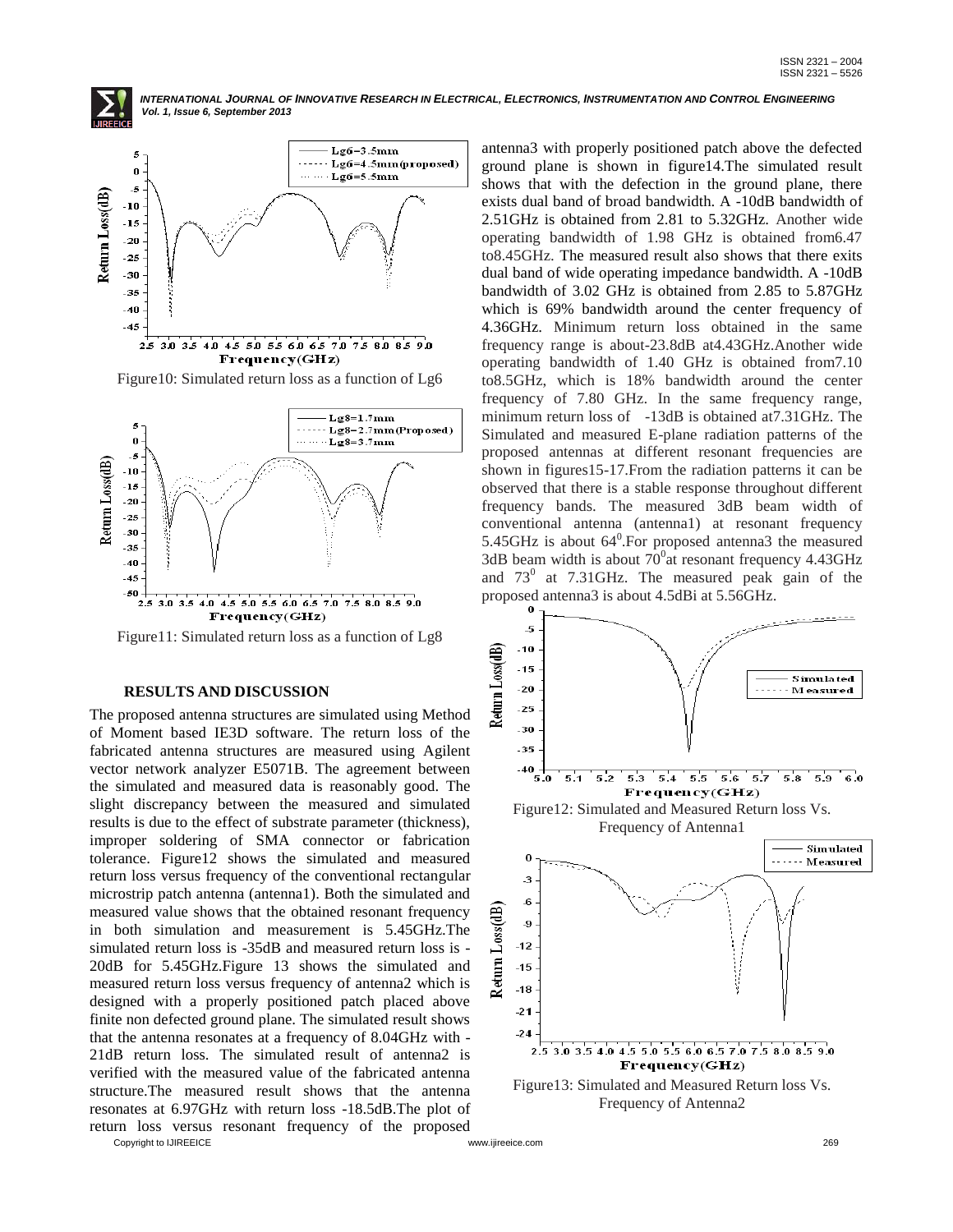



Frequency(GHz)

Figure14: Simulated and Measured Return loss Vs. Frequency of Antenna3



Figure15: Simulated and Measured Radiation pattern of antenna1 at 5.45GHz



Figure16: Simulated and Measured Radiation pattern of antenna3 at 4.43GHz



Figure17: Simulated and Measured Radiation pattern of antenna3 at 7.31GHz

## **CONCLUSION**

A single layer reduced size microstrip patch antenna with enhanced bandwidth is presented in this research article. With properly positioned patch placed above defected ground plane, a size reduction of 75% is achieved with dual broad bandwidth of about 3.02 GHz (2.85-5.87GHz) and 1.4 GHz(7.10-8.5GHz) which are 69% and 18% respectively around their center frequencies. Good radiation pattern characteristics with acceptable amount of 3dB beam width for frequencies over WLAN/WiMAX/HiperLAN/HisWaNa bands are also obtained for the proposed antenna with peak gain of 4.5dBi. Because of low cost, light weight and compact size the proposed antenna structure3 can be used for a number of modern wireless communication systems such as WLAN (5.15-5.35GHz, 5.725-5.825GHz), WiMAX (3.3-3.7GHz, 5.25-5.85GHz), HiperLAN2 (5.47-5.725 GHz) and HiSWaNa (5.15-5.25 GHz) wireless application bands.

#### **REFERENCES**

[1] Lai, C.-H., T.-Y. Han, and T.-R. Chen, Broadband aperture- coupled microstrip antennas with low cross polarization and back radiation, Progress In Electromagnetic Research Letters, 5(2008),187-197.

[2] Abbaspour, M. and H. R. Hassani, "Wideband star-shaped microstrip patch antenna,"Progress In Electromagnetic Research Letters,1(2008),61-68.

[3] Osman, H. A., E. A. Aballah, and A. A. Abdel Rhim, "A novel broadband compact circular disk microstrip antenna for wireless applications," PIERS Online,4(2008),761-766.

[4] Wenquan Cao, Bangning Zhang, Hongbin Li, Tongbin Yi, Aijun Liu, "A Broadband Microstrip Dipole Antenna Loaded with Shorted Pin", International Conference on Microwave and Millimeter Wave Technology (ICMMT), 2010, pp 1035-1037.

[5] Ansari, J. A. and R. B. Ram, "Broadband stacked U-slot microstrip patch antenna,"Progress In Electromagnetic Research Letters,4(2008),17-24.

[6] Ansari, J. A., P. Singh, S. K. Dubey, R. U. Khan, and B. R. Vishwakarma, "Analysis of stacked V-slot loaded patch antenna for wideband application," Microwave and Optical Technology Letters,51(2009),324-330.

[7] Nasimuddin and Z.N.Chen, Wideband microstrip antennas with sandwich substrate, IET Microwave Antennas propagation 2(2008), 538-546.

[8] K.Ushakiran,Ravi.M.Yadahalli,R.M.Vani,P.V.Hunagund,Compact broadband stacked dual wide slit loaded rectangular microstrip antenna, Indian journal of Radio and Space physics 37(2008),366-369.

[9] Rafi. G. and L. Shafai, "Broadband microstrip patch antenna with Vslot,"IEEE Proc. Microwave Antennas and Propagation,15(2004), 435-440. [10] M.T.Ali,N.Nordin,N.Ya'acob,M.N.M.Tan "Design of wideband

microstrip patch antenna using L probe fed at 2.6GHz" ICCCE,2012,961-965.

[11] Chai.W., X. Zhang, and J. Liu, "Broadband microstrip antenna fed by a novel coupling device,"PIERS Online,3(2007),1064-1066.

[12] Wi.S.-H, Y.-S. Lee, and J.-G. Yook, "Wideband microstrip patch antenna with U- shaped parasitic elements," IEEE Transactions on Antennas and Propagation,55(2008), 1196-1199.

[13] K.Mandal, S.Sarkar.P.P.Sarkar, Bandwidth enhancement of Microstrip antenna by staggering effect, Microwave and Optical technology letters53 (2011), 2446-2447.

[14] G.F.Khodaei, J.Nourinia, C.Ghobadi, A Practical Miniaturized U slot patch antenna with enhanced Bandwidth,Progress in Electromagnetic ResearchB 3(2008), 47-62.